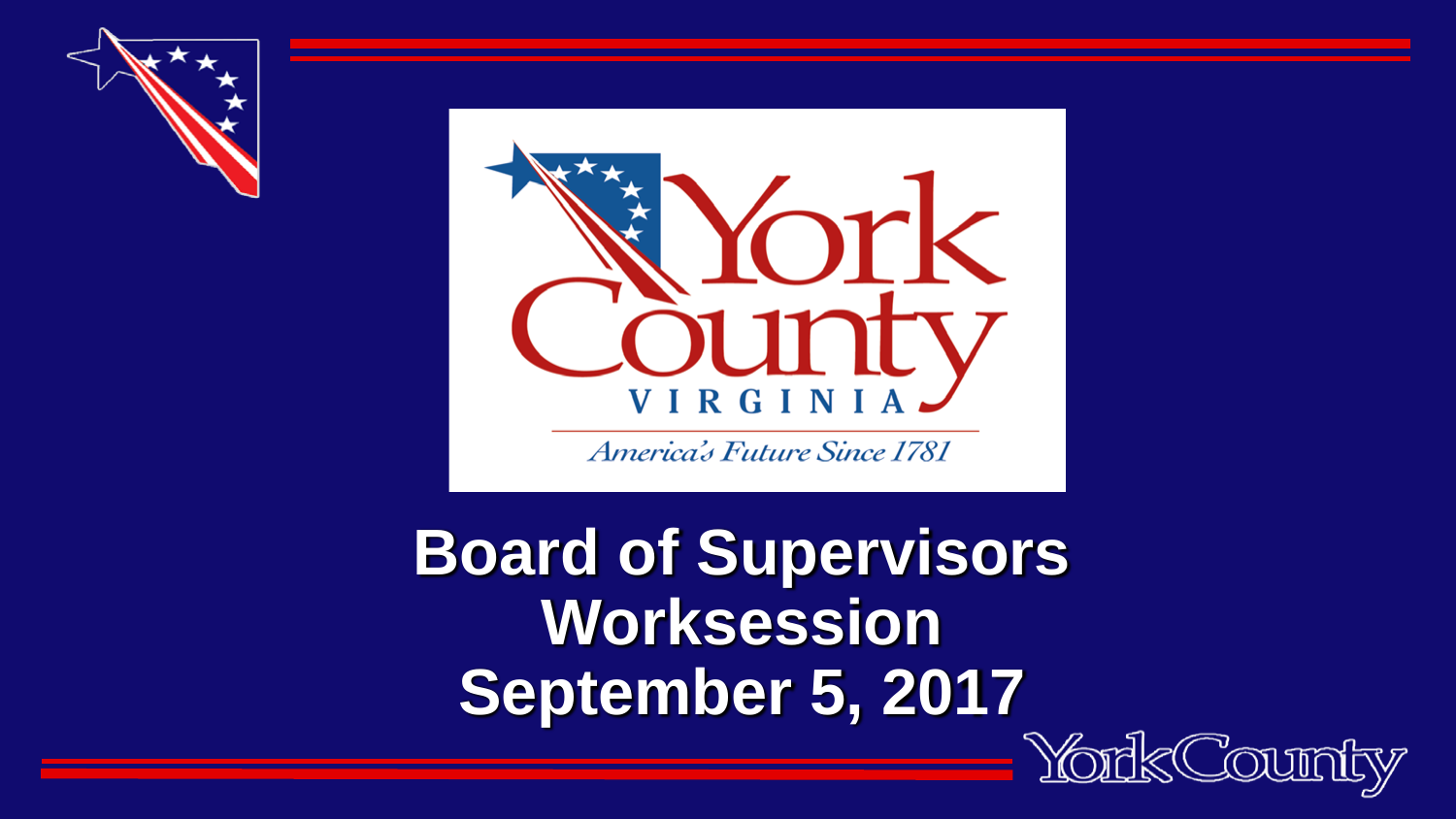

# 2018 Legislative Priorities

- Meals Tax Parity with Cities and Towns
- Support for Public Schools
	- *Full funding of all components*
- Alternative Revenue Sources
- Interstate 64 Widening
	- *Widening - Williamsburg to Richmond*
- Colonial Behavioral Health Services Initiatives

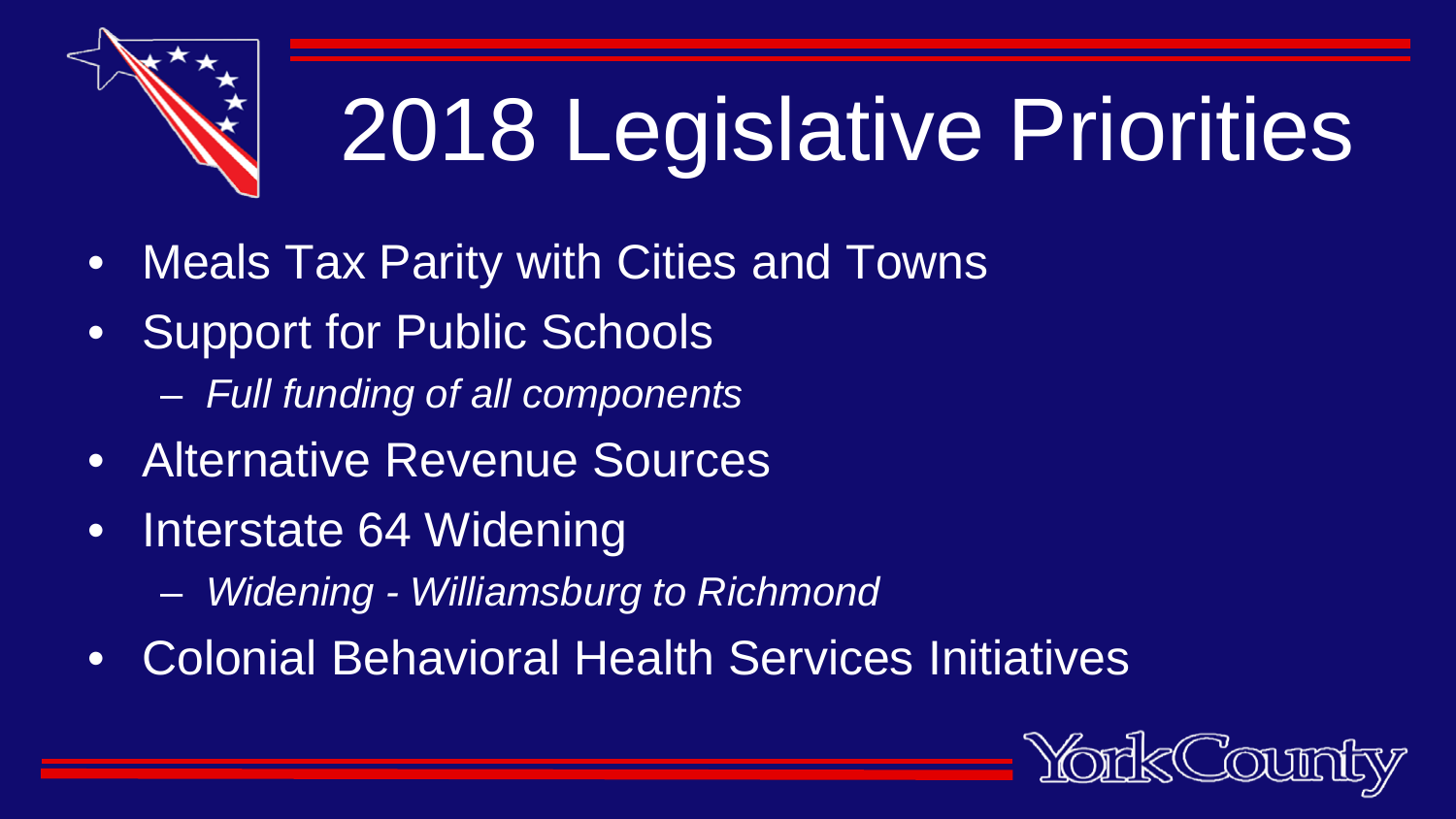

# 2018 Legislative Positions

- No Unfunded Local Mandates or Local "Aid to the Commonwealth"
- Support for Virginia's Tourism Industry
- **Transient Occupancy Tax Calculation**
- **Equivalent Revenue Options**
- Virginia Juvenile Community Crime Control Act Funding
- Transportation Safety Initiatives
- Inclement Weather Procedures

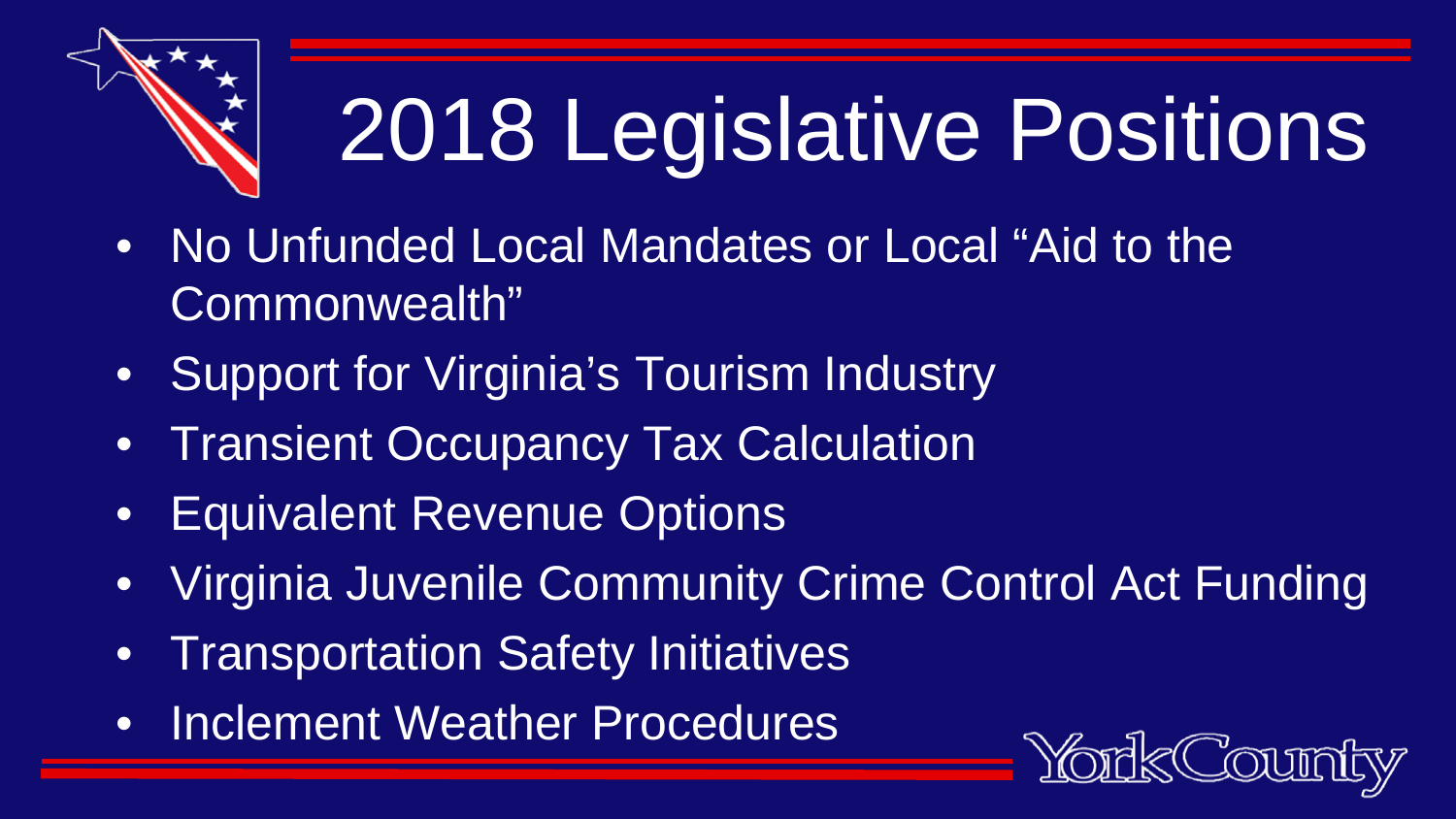

# Meals Tax Parity for Counties

- Section 58.1-3833 of COV currently authorizes Counties to levy a tax on the purchase of prepared and ready to eat food and beverages:
	- *At a rate not to exceed 4%*
	- *If approved by a referendum initiated by the governing body or by petition of at least 10% of registered voters*
	- *Arlington, Roanoke, Rockbridge, Frederick and Montgomery Counties are exempt from referendum requirement*
- Cities and Towns are not capped at 4% and are not subject to a referendum requirement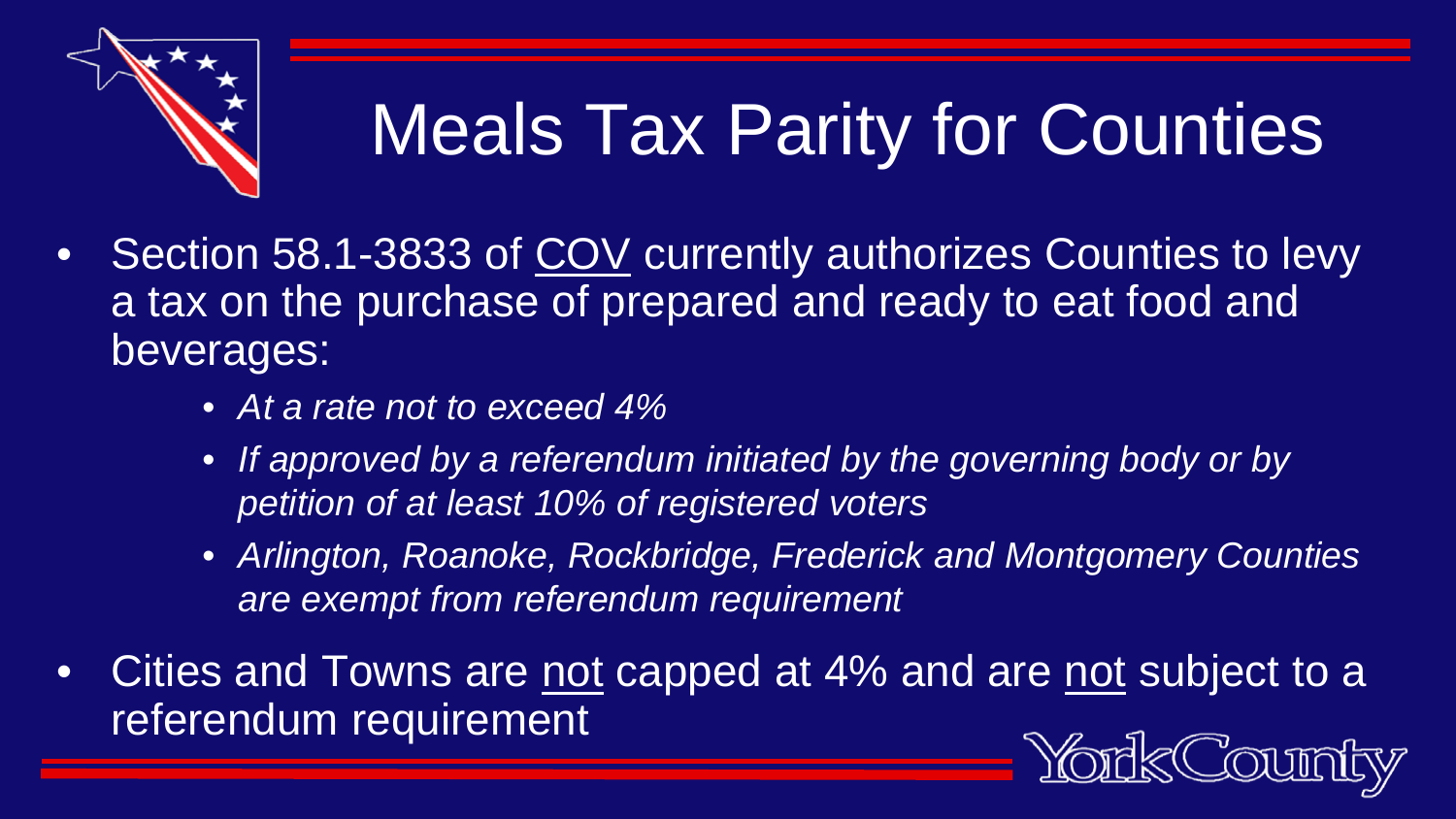

## Meals Tax Parity for Counties

#### Legislative Proposal

*Enable counties, on the initiative and action by their governing bodies (and without referendum), to establish a meals tax at a rate determined appropriate by the governing body, but not to exceed 8%.*

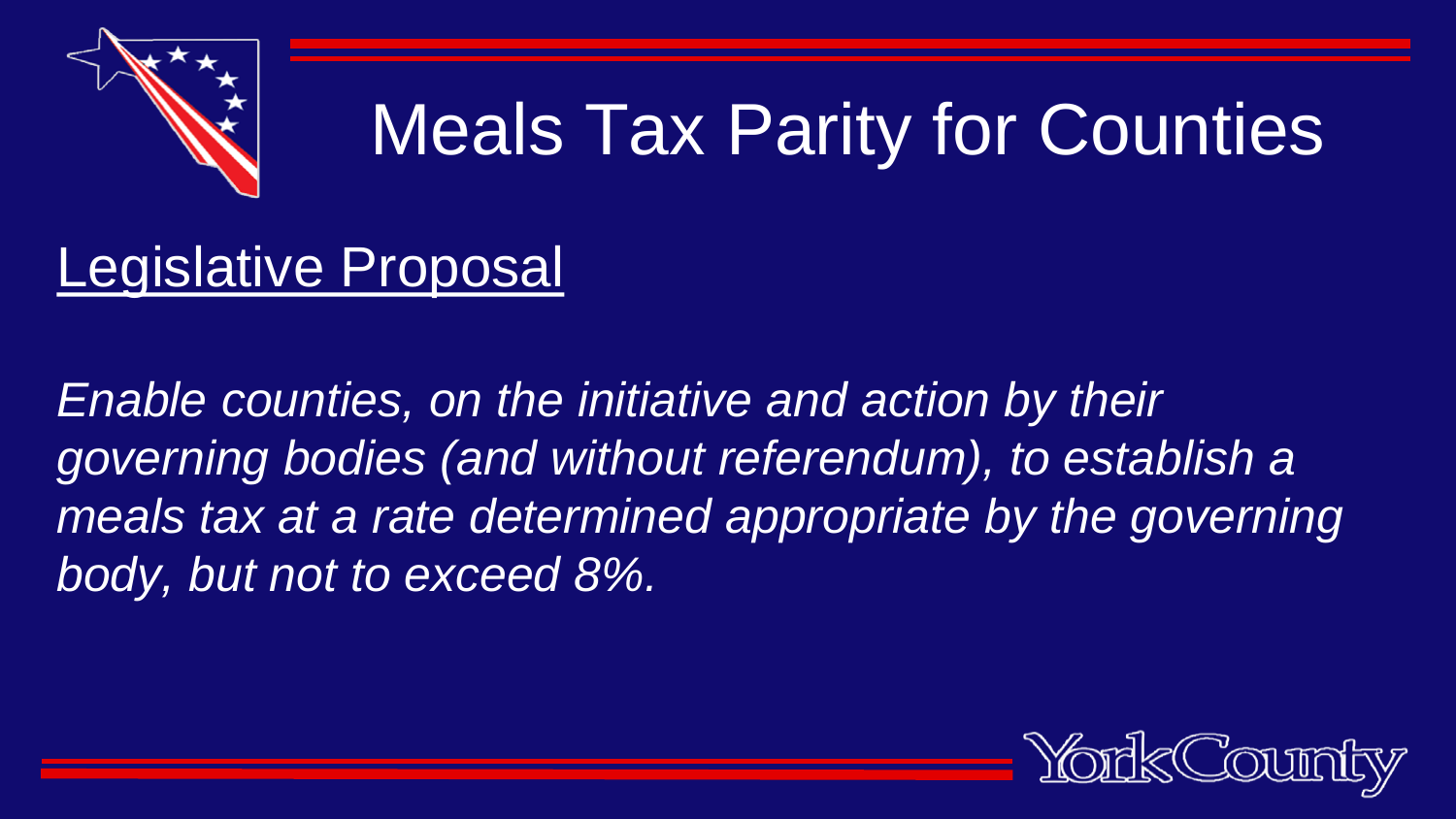

# **Meals Tax Parity for Counties**

- 47 of Virginia's 95 counties assessed a Meals Tax in 2014
	- Rates ranged from 3.1% to 4% (*only one County had a 2% rate*)
- All Cities (38) assessed a Meals Tax
	- Lowest 4%
	- Highest 7.5%
	- Median 6%
- **Cities bordering York County** 
	- Hampton / Newport News 7.5%
	- Poquoson 6%
	- Williamsburg 5% (increases to 7% July 1, 2018)

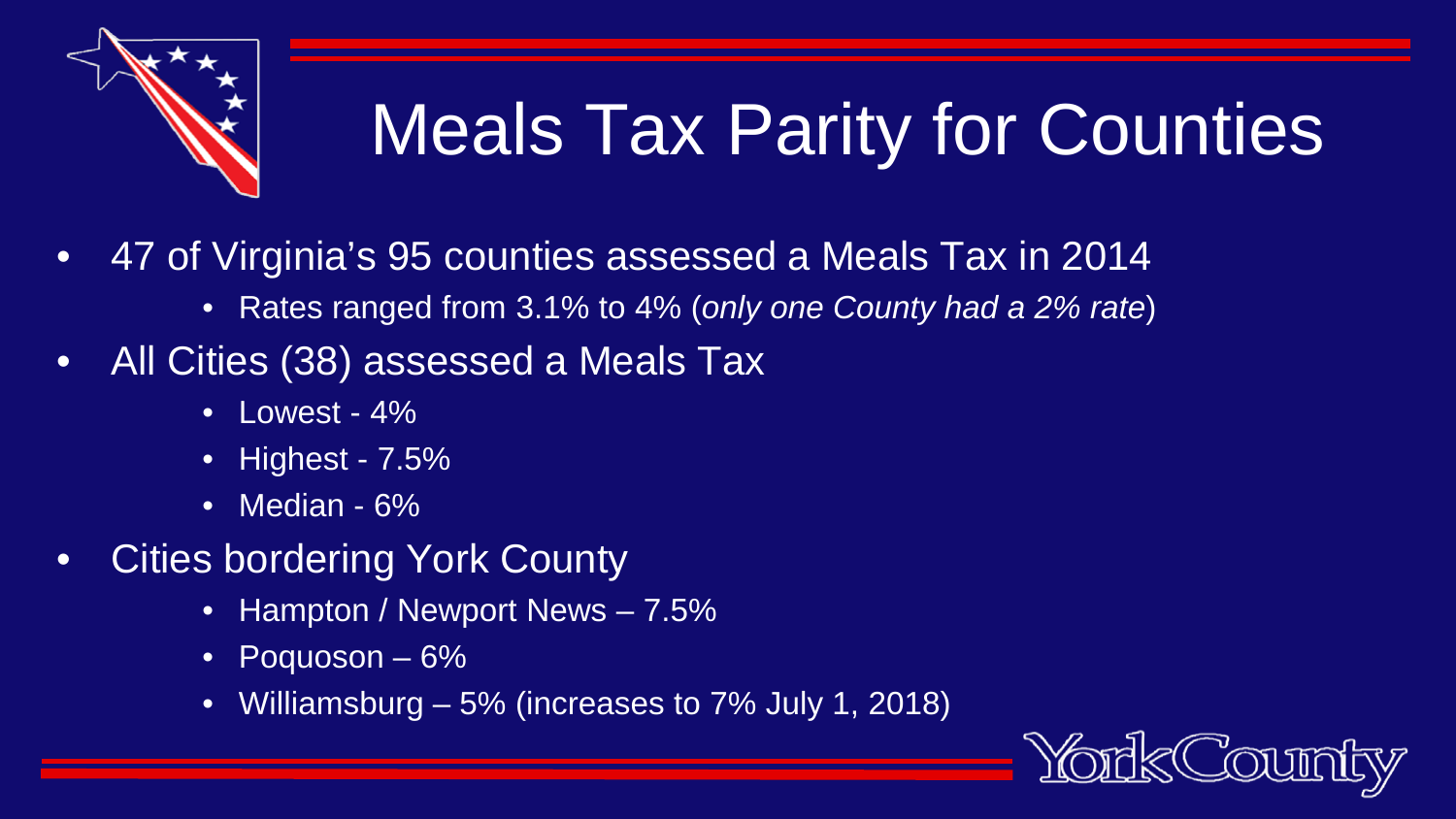

#### Support for Public Schools

Enhanced state funding support could assist the School Division in a variety areas, including:

- Standards of Quality (SOQ) Achievement
- Teacher salary increases
- Support Staff and operations
- Capital projects and maintenance

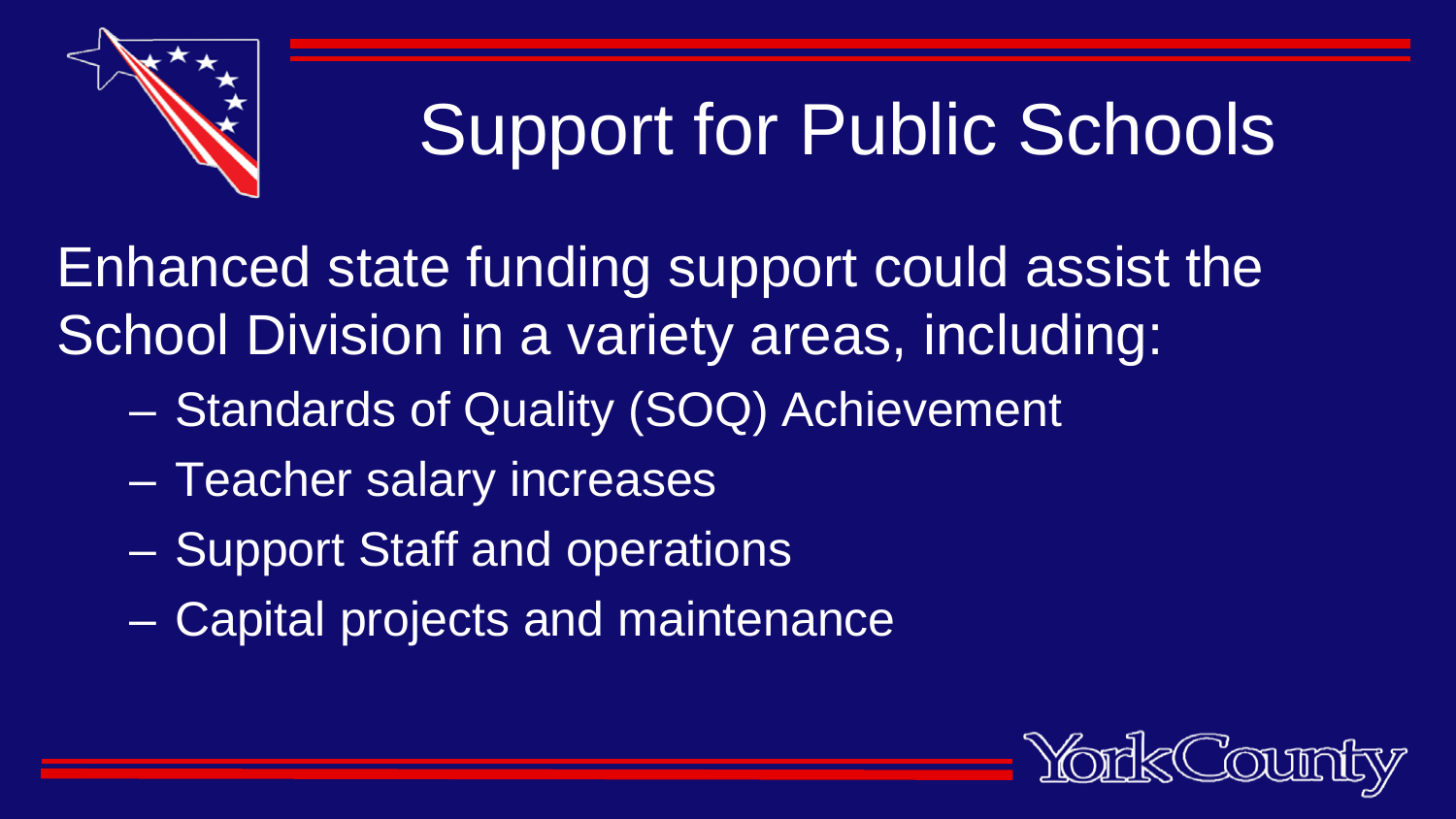

## Alternative Revenue Options

- Subcommittee on Local Government Fiscal Stress examining the disparity between cities and counties as well as potential incentives to encourage regional cooperation
- Greater Williamsburg Area is compelling example of different authority coupled with a common goal of stabilizing and supporting the tourismdriven economy
- At the same time, each locality must address its own priorities
- In the case of the two counties, alternative revenue-producing options and authorities would enhance the ability to do both

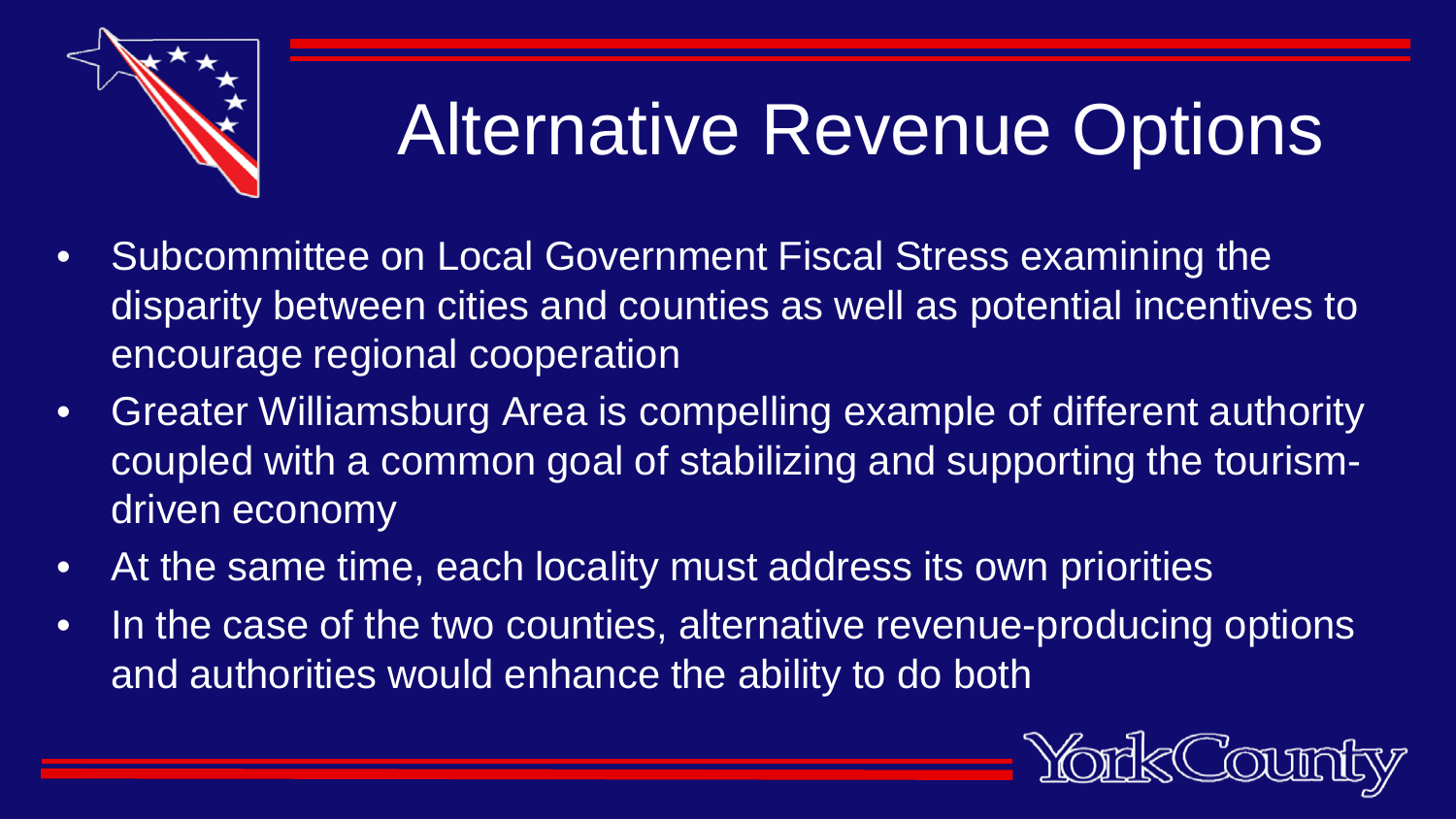

### Interstate 64 Widening

- Hampton Roads segment extends to Route 199 at **Lightfoot**
- Richmond segment extends to Bottoms Bridge
- Not included in any plans for widening is the 28-mile segment in between

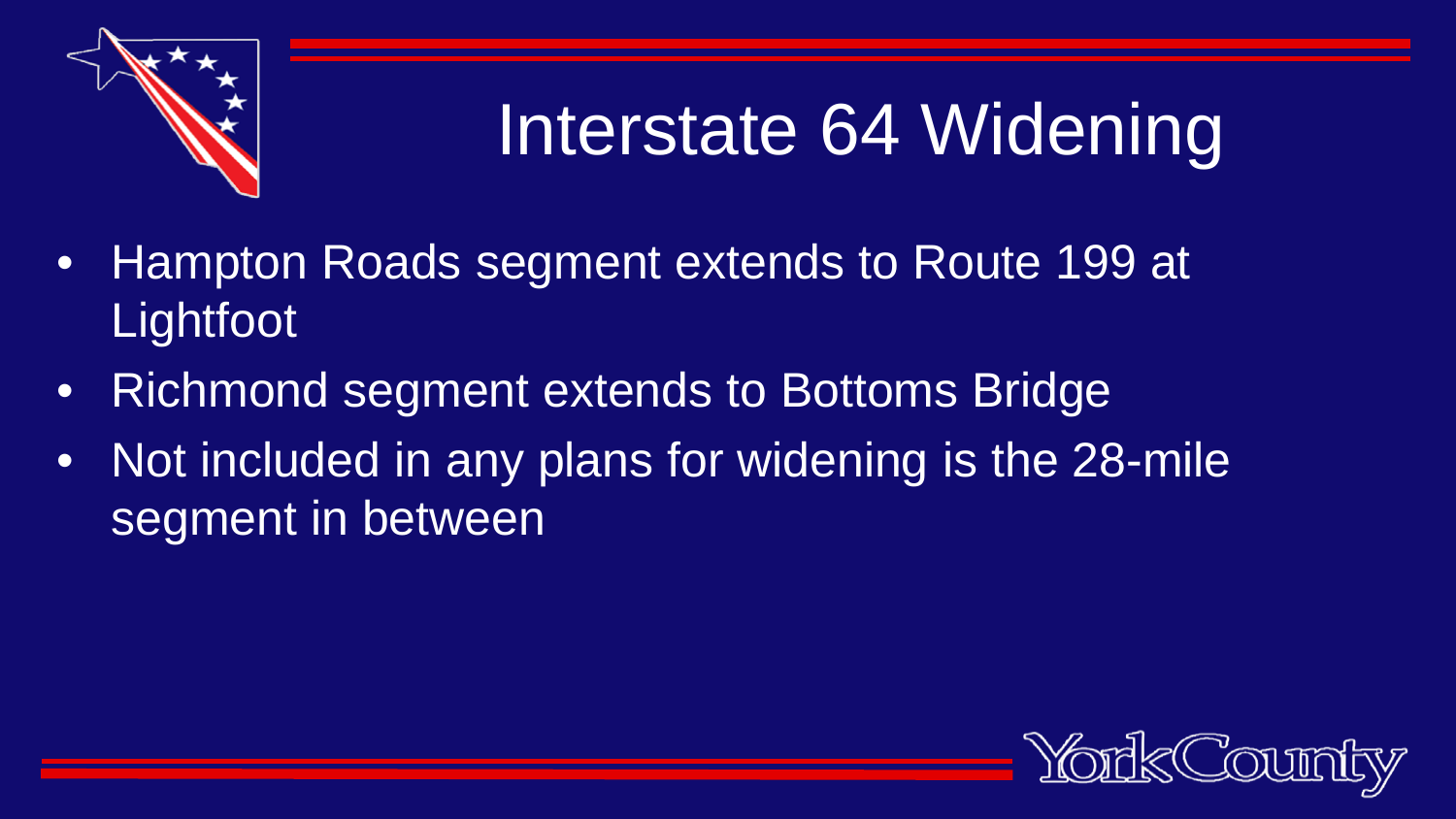

#### Colonial Behavioral Health

- 2017 State Code amendments added several additional service / program mandates that must start in 2019
- Only one of those was a "funded" mandate
- The "unfunded" new mandates amount to \$200 Million statewide
- Should either include funding, remove mandates, or add "subject to availability of funds" language
- Recognize and provide funding to support the significant role that CBH can play in combating opioid addiction
- Support CBH acquisition of 25 acres of Eastern State Hospital property